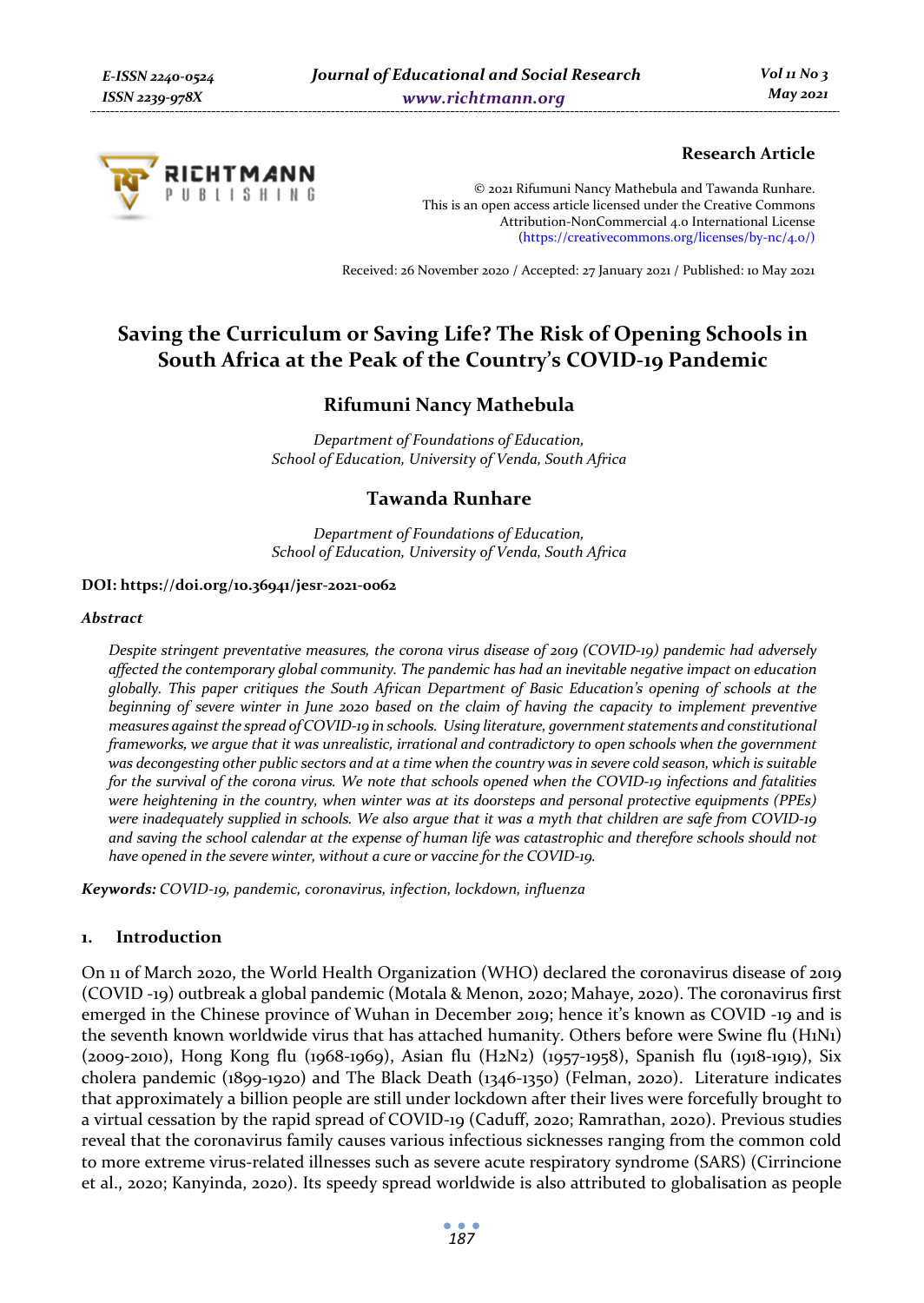travel widely and very fast through air flights for business transactions that can result in a person landing on many countries within a day. Consequently, China, the emerged economic giant of this century has been blamed by United States of America for spreading the mysteriously dangerous virous, whose exact origin is still obscure.

In January 2020, WHO declared that SARS-CoV-2 was a causal agent of COVID-19 (Guo et al., 2020; Khan, 2020). Many COVID-19 patients, first identified in China were hawkers at a poultry, seafood as well as live wildlife market. Although the first positive viral cases were transmissions from an animal source, currently the virus spread is from one person to another (Andersen et al, 2020). Like influenza and other respiratory pathogens spread, COVID-19 also spread mostly through respiratory droplets produced when an infected person coughs or sneezes (Cirrincione et al., 2020; Shereen et al, 2020, 2020). COVID-19 patients have common symptoms which include mild to extreme respiratory disease with sore throat, cough, fever, breathing difficulties or shortness of breath whereas in life-threatening cases, the virus can cause numerous organ failure, pneumonia and death (Huang et al. , 2020).

The incubation period of COVID-19 is one to fourteen days; however, the virus is transmissible before symptoms appear, and many people get infected within a short span of time (Jin et al., 2020). Studies show that some infected patients are asymptomatic, meaning they do not show any viral signs although having the virus in their body systems (Bai et al., 2020; Mahaye, 2020). Medical treatment of severely ill patients is mainly supportive by providing oxygen for patients with breathing difficulties or treating a fever as COVID-19 has no known cure yet. By June 2020 when almost every country in the world was getting infected by COVID-19, there was no specific antiviral treatment available world-wide (Khan, 2020).

With regards to South Africa, on 05 March 2020, the National Institute for Communicable Diseases (NICD) confirmed that the first COVID-19 patient was a 38-year-old male who travelled to Italy and arrived back in South Africa on 01 March 2020 (Wiysonge, 2020). The patient consulted a doctor on 03 March with coronavirus-related symptoms and his blood tested positive to COVID -19, leading to panic in the country.

From 27 March 2020, South Africa was compelled into national lockdown when all business and public institutions were closed and people instructed to stay indoors except for very exceptional needs like going for medical assistance (Schleicher, 2020; Van der Berg & Spaull, 2020). Primary and secondary schools were the first to be closed on 18 March 2020 due to the fear that young children, who cannot comprehend safety and prevention measures were in danger and most vulnerable. After two months and as the infection numbers grew from 100 to over 30 000 by June 2020, South Africans became highly divided on why the government decided to open primary schools even before universities could open. The question which ignited this paper is why government sent a contradictory message by hurriedly closing basic education system in fear of COVID-19 and then opened the same schools first, putting the young children in the same vulnerability that caused sudden closure of schools. We therefore argue that it was catastrophic to open schools before a clear understanding of the behaviour of COVID-19 and the prevention measures were tried and tested.

## **2. The Advent of COVID-19 on the Global Landscape**

Available literature indicate that COVID-19 pandemic is not the first deadliest virus which adversely affected people around the world, it subsequent the Spanish flu which outbroke in early 1918 during the fifth year of the World War I (Ramrathan, 2020; Tornali, Vecchio &Vecchio, 2020). The Spanish Flu virus originated from American states and rapidly prevailed to all European countries and only publicised when it reached Spain hence its spurious name is "*The Spanish flu*" (Parle, 2019, p.293). The Spanish flu is also known as the 'great' or 'Spanish' influenza epidemic of 1918 – 1919. It was mostly transmitted from America to Europe by the American troops" (Parle, 2019, p.293). The said literature reveals that the progenitor of the recent influenza A-sub type H1N1 virus is the Spanish influenza virus ((Tsoucalas, Kousoulis and Sgantzos, 2016). The virus visited the region in three waves from March 1918 to August 1919 and it was killing many people around the world more than the First World War.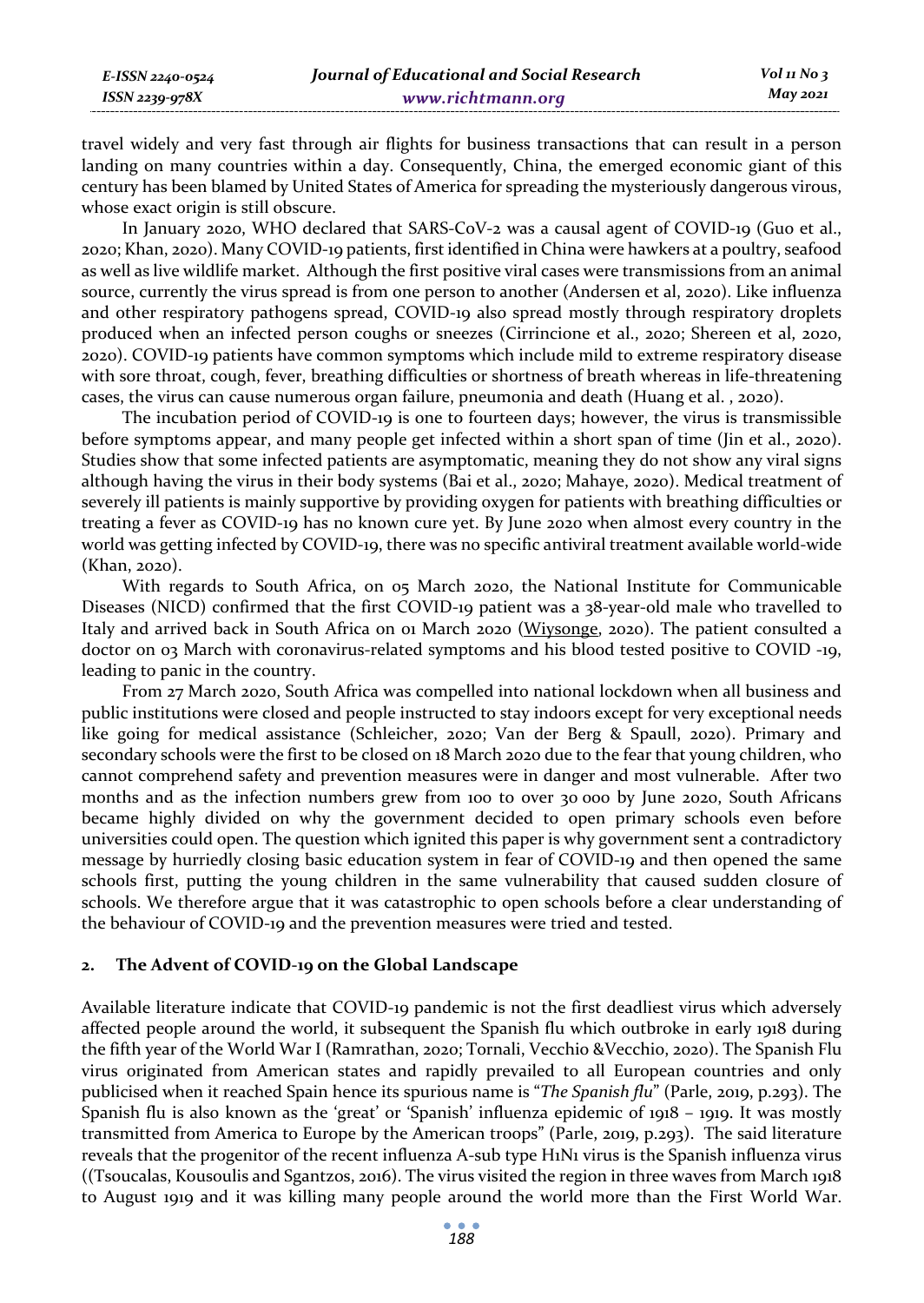| E-ISSN 2240-0524 | Journal of Educational and Social Research | $Vol_1N_0$ 3 |
|------------------|--------------------------------------------|--------------|
| $ISSN$ 2239-978X | www.richtmann.org                          | $May\,2021$  |

However, compared to COVID-19 when the world is now a global village as a person can have breakfast in Pretoria and supper in London, the spread of the Spanish flu was not so magnanimous.

After the official pronouncing of COVID-19 outbreak on 11 March 2020 by WHO, the prevalence of the virus was recorded and published world-wide. International statistics revealed that since 31 December 2019 and as of 27 May 2020, COVID-19 reported cases were 5 555 737 and confirmed death cases were 350 212 across the world. By March 2020, China where the virus originated had 84 103 confirmed cases and 4 638 deaths (European Centre for Disease Prevention and Control, 2020). Table 1 presents data from top five worst-hit African countries. In Africa, there were 67 638 cases confirmed and 2389 deaths cases across the continent by end of May 2020.

| Country      | <b>Confirmed Cases</b> | <b>Confirmed Deaths</b> |
|--------------|------------------------|-------------------------|
| South Africa | 24 264                 | 524                     |
| Egypt        | 18756                  | 797                     |
| Algeria      | 8697                   | 617                     |
| Nigeria      | 8 3 4 4                | 249                     |
| Morocco      | 7 577                  | 202                     |
| <b>Total</b> | 67638                  | 2389                    |

**Table 1.** Prevalence of COVID-19 of five African countries

**Source:** Africanews, 27 May 2020, pp. 1-2

Table 1 presents the five hard-hit African countries having more than 7000 thousand confirmed cases and 200 deaths by 27 May 2020, which was only three months after the virus was first identified in South Africa (Shaban, 2020). South Africa was the most affected country followed by Egypt, though Egypt and Algeria were having more fatalities from the virus than South Africa. What is of interest to our argument is that Egypt, which trailed South Africa in terms of infection rate declared that their schools closed. Egypt reopened its schools on 17 October 2020 (Xinhua, 2020). After the pandemic reached the continent, African countries followed by imposing a range of prevention and containment measures against the spread of the pandemic hence they have low infections. At the same time, United Nations International Children's Emergency Fund (UNICEF) South Africa COVID-19 Situation Report No. 7 of August 2020 indicated that, "South Africa continues to have the highest number of COVID-19 cases in Africa, with a total of 628,259 confirmed infections, 550,000 recoveries and deaths is 14,236" (UNICEF, 2020b, p.1).

Table 2 is summary of ten selected Southern African Development Community (SADC) in the early period after COVID -19 was declared a global disaster.

| Country         | <b>Confirmed Cases</b> | <b>Confirmed Death</b> |
|-----------------|------------------------|------------------------|
| South Africa    | 24 264                 | 524                    |
| Zambia          | 920                    | 07                     |
| Tanzania        | 509                    | 21                     |
| Mauritius       | 334                    | 10                     |
| Mozambique      | 213                    | 01                     |
| Malawi          | 101                    | 04                     |
| Zimbabwe        | 56                     | 04                     |
| <b>Botswana</b> | 35                     | 01                     |
| Namibia         | 21                     | $^{00}$                |
| Lesotho         | 02                     | $^{oo}$                |
| <b>Total</b>    | 26 455                 | 572                    |

**Table 2.** Prevalence of COVID-19 of ten SADC

**Source:** COVID-19 Situation Update World-wide: European Centre for Disease Prevention and Control, 27 May 2020, pp.1-12.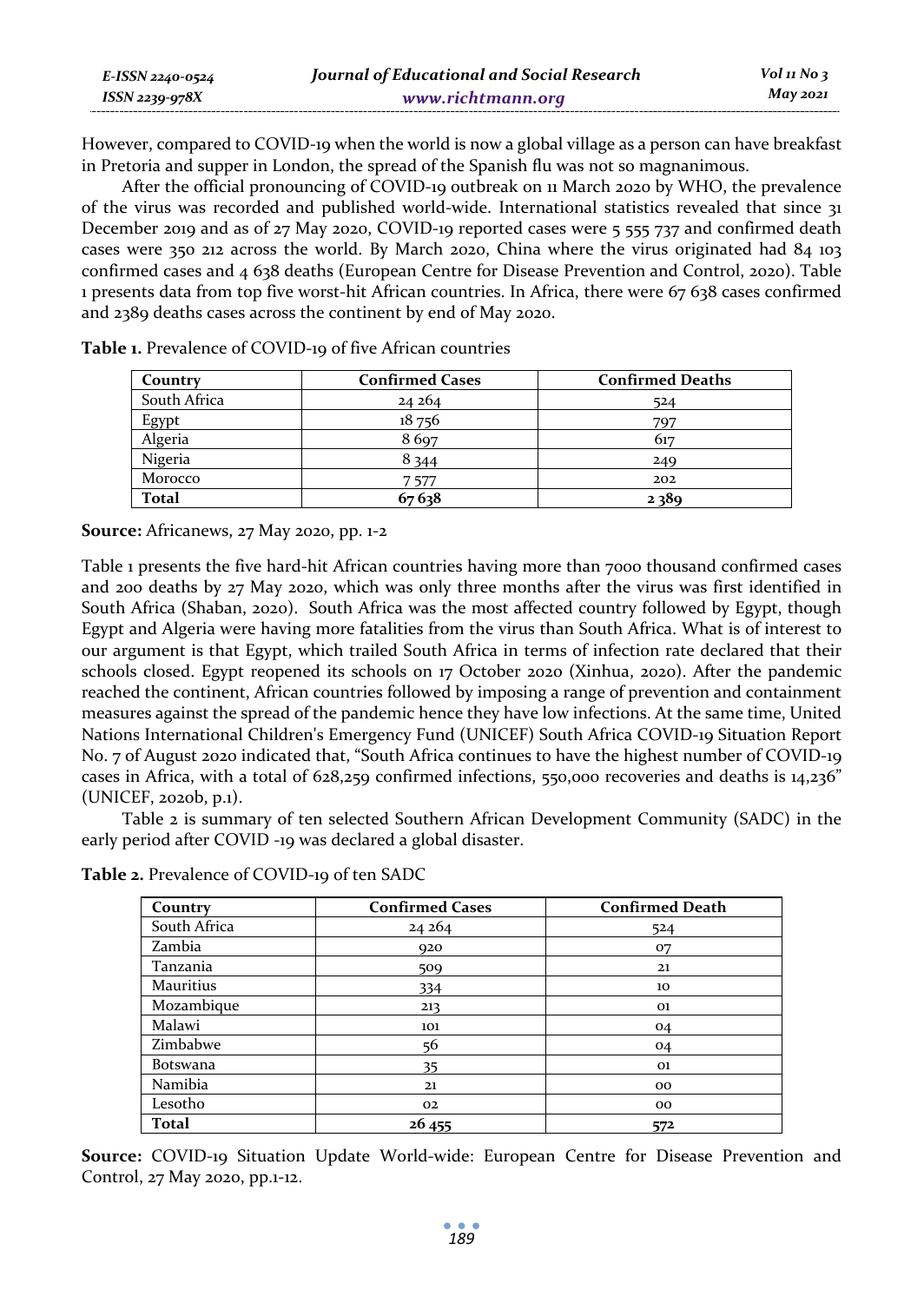| E-ISSN 2240-0524 | Journal of Educational and Social Research | Vol 11 No $\frac{3}{2}$ |
|------------------|--------------------------------------------|-------------------------|
| ISSN 2239-978X   | www.richtmann.org                          | May 2021                |

It is evident that by May 2020, South Africa had highest number of confirmed COVID-19 cases as compared to other SADC members. The major contributing factor is that South Africa is the international hub between Africa and Europe, and it is a known fact that the virus most likely reached Africa via Johannesburg, Cape Town and Durban where there are direct flights from Europe, China and America. In fact, South Africa's population of infection is higher than all the other SADC countries combined, yet none of them had not yet opened their schools by June 2020, which is the peak of SADC winter season.

Table 3 presents death cases of COVID-19 by age in South Africa as announced by Health Minister from 27 May to 31 May 2020.

| Age          | 29 May 2020  | 30 May 2020  | 31 May 2020    |
|--------------|--------------|--------------|----------------|
| $O-Q$        | $\mathbf{2}$ | $\mathbf{z}$ | $\overline{a}$ |
| $10-19$      |              | $\mathbf{z}$ | $\overline{a}$ |
| $20 - 29$    |              |              |                |
| 30-39        | 34           | 39           | 40             |
| $40 - 49$    | 68           | 70           | 77             |
| $50 - 59$    | 152          | 160          | 174            |
| 60-69        | 162          | 169          | 176            |
| 70-79        | 120          | 124          | 133            |
| 80-89        | 57           | 59           | 60             |
| 90-99        | $11\,$       | 14           | 15             |
| <b>Total</b> | 611          | 643          | 683            |

**Table 3.** Death cases of COVID-19 in South Africa by age.

**Source:** Department of Health, South Africa, 29 May 2020 to 31 May 2020, pp. 1-6

One of the early day's myths of COVID-19 was that it is a disease for white people only and that it does not infect and affect young people and children at all. From the above table, it might seem logical for the South African Department of Basic Education (DBE) to have opened schools in June as only four people below 20 had died from COVID-19. However, the four fatalities were not less important human lives and so the problem should not be superficially viewed that children were not at risk.

On 16 March 2020, just two weeks after the first South African COVID-19 patient was diagnosed, it was reported that a Grade R learner in the northern KwaZulu-Natal had tested positive to COVID-19. The case was confirmed by provincial Member of Executive Council (MEC) of Education who indicated that "We can confirm that one Grade R learner from Richards Bay Primary tested positive" (Singh, 2020, p.1). In June 2020, it was further reported that 37 children had tested positive to COVID-19 since the start of the pandemic (Jacobs, 2020), which dispelled the myth that children do not get infected by the corona virus (Ndebele, 2020). It is based on such realities that we argue against opening of schools when South Africa was getting into the winter season, which is the safe habitat season for the virus.

Meanwhile, as indicated in the table below, the COVID -19 infections and fatalities continued to rapidly increase.

|                     |                   | <b>Confirmed Cases</b> |       | <b>Confirmed Death</b> |                                                                                   |     |
|---------------------|-------------------|------------------------|-------|------------------------|-----------------------------------------------------------------------------------|-----|
| Province            |                   |                        |       |                        | 29 May 2020   30 May 2020   31 May 2020   29 May 2020   30 May 2020   31 May 2020 |     |
| <b>Western Cape</b> | 18 <sub>006</sub> | 20 160                 | 21382 | 437                    | 465                                                                               | 503 |
| Gauteng             | 3585              | 3773                   | 4003  |                        | 21                                                                                |     |
| Eastern Cape        | 3583              | 3759                   | 3927  | 80                     | 82                                                                                | 82  |
| KwaZulu-Natal       | 2428              | 2476                   | 2545  | 50                     | 52                                                                                | 52  |

**Table 4.** Prevalence of COVID-19 in South Africa by province by 31 May 2020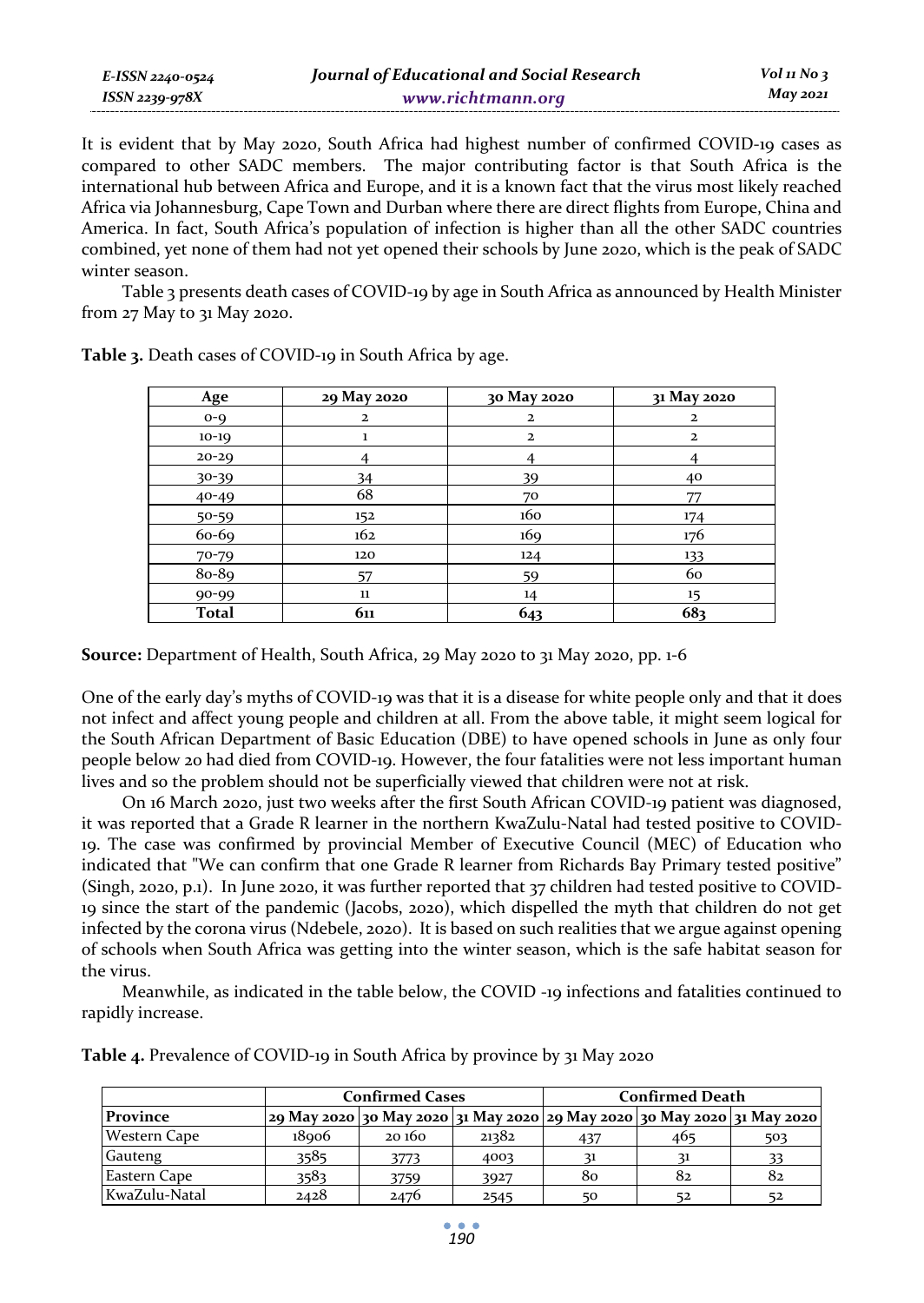|                   | <b>Confirmed Cases</b>                                                  |        |        | <b>Confirmed Death</b> |          |          |
|-------------------|-------------------------------------------------------------------------|--------|--------|------------------------|----------|----------|
| Province          | 29 May 2020 30 May 2020 31 May 2020 29 May 2020 30 May 2020 31 May 2020 |        |        |                        |          |          |
| <b>Free State</b> | 231                                                                     | 261    | 278    |                        |          |          |
| Limpopo           | 170                                                                     | 173    | 177    |                        |          |          |
| North West        | 143                                                                     | 162    | 175    |                        |          |          |
| Mpumalanga        | 112                                                                     | 113    | 121    | $\Omega$               | $\Omega$ | $\Omega$ |
| Northern Cape     | 52                                                                      |        | 69     |                        |          |          |
| Unknown           |                                                                         |        | 06     |                        |          |          |
| <b>Total</b>      | 29 240                                                                  | 30 967 | 32 683 | 611                    | 643      | 682      |

**Source:** Adapted from Department of Health, South Africa, 29 May 2020 to 31 May 2020

At the time of writing this paper, it was a few days before the scheduled re-opening of schools on or June 2020 and we present the prevalence of COVID-19 on the very last day of May 2020 in Table 4, which shows an alarming increase of the virus infections (Department of Health, 2020d, 2020e, 2020f). On 27 March 2020 when the national lockdown was commenced, there were 1170 cases and 02 fatalities out of 28 537 tests conducted but at the eve of school opening, there were 32 683 cases and 683 fatalities out of 725 125 tests conducted (Department of Health, 2020f). It therefore did not make logic at the time why the South African government got the courage to expose children and to ignore the danger of the coronavirus during the cold winter and amid the fact increasing infections of the virus.

On 19 May, when the DBE minister announced the official opening of school on 01 June 2020, it was widely opposed throughout the country. The province which had the highest virulent cases was Western Cape, which was confirmed as the epicentre, followed by Gauteng then Eastern Cape and the fourth hard-hit is KwaZulu-Natal. Although Gauteng had more confirmed cases than Eastern Cape, Gauteng had less deaths than Eastern Cape. Surprisingly, was the Western Cape which first opened its schools on the 01 June 2020 against the Minister's postponement of opening of schools to 08 June 2020, which could just be a political gimmick of the main opposition Democratic Alliance (DA) led provincial government to oppose national government pronouncements (Nortier, 2020). Despite the adherence of health protocols, the viral spread heightened rapidly. As of 31 August 2020, a UNICEF report noted that, "Gauteng province has the highest number of cases (209,648), followed by KwaZulu-Natal (112,726) and the Western Cape (105,908). The number of new cases had then increased by over 12,000 every day in July" (UNICEF, 2020b, p.1).

The question that human rights activists had not got adequate answer to be the wisdom of saving the economy and education at the expense of life, which the Roman Catholic Church leader, Pope Francis also warned against (Pullella, 2020). Although some commentators, Masekela and Wessels (2020, p.72) concurred with the DBE that, "Schools should remain open in order for the majority of children in this country to benefit from a safer learning environment, nutrition and mental health", we argue in this paper that a person can only live once but can redress the economy, poverty or educational drawbacks, and therefore life is primary to all other necessities of life. To risk the life of children in search of education could result in national health catastrophe. So, schools should have remained closed until the start of the hot season in August as the COVID-19 virus does not easily survive in high temperatures (Wang *et al*, 2020).

## **3. Uncertainties on COVID-19 Preventative Measures in Schools**

The World Health Organisation (WHO) reported that in response to fight COVID-19, countries around the world implemented several public health and social measures (PHSM), which included movement restrictions, closure of schools and businesses and also international travel restrictions (Van der Berg & Spaull ,2020; Schleicher, 2020). In South Africa, due to intense rapid viral spread, on 15 March 2020, the president announced three-day earlier closing of schools for term one from 18 March 2020 as a way of averting the spreading of COVID-19. By then, people who tested positive were 51 and there was no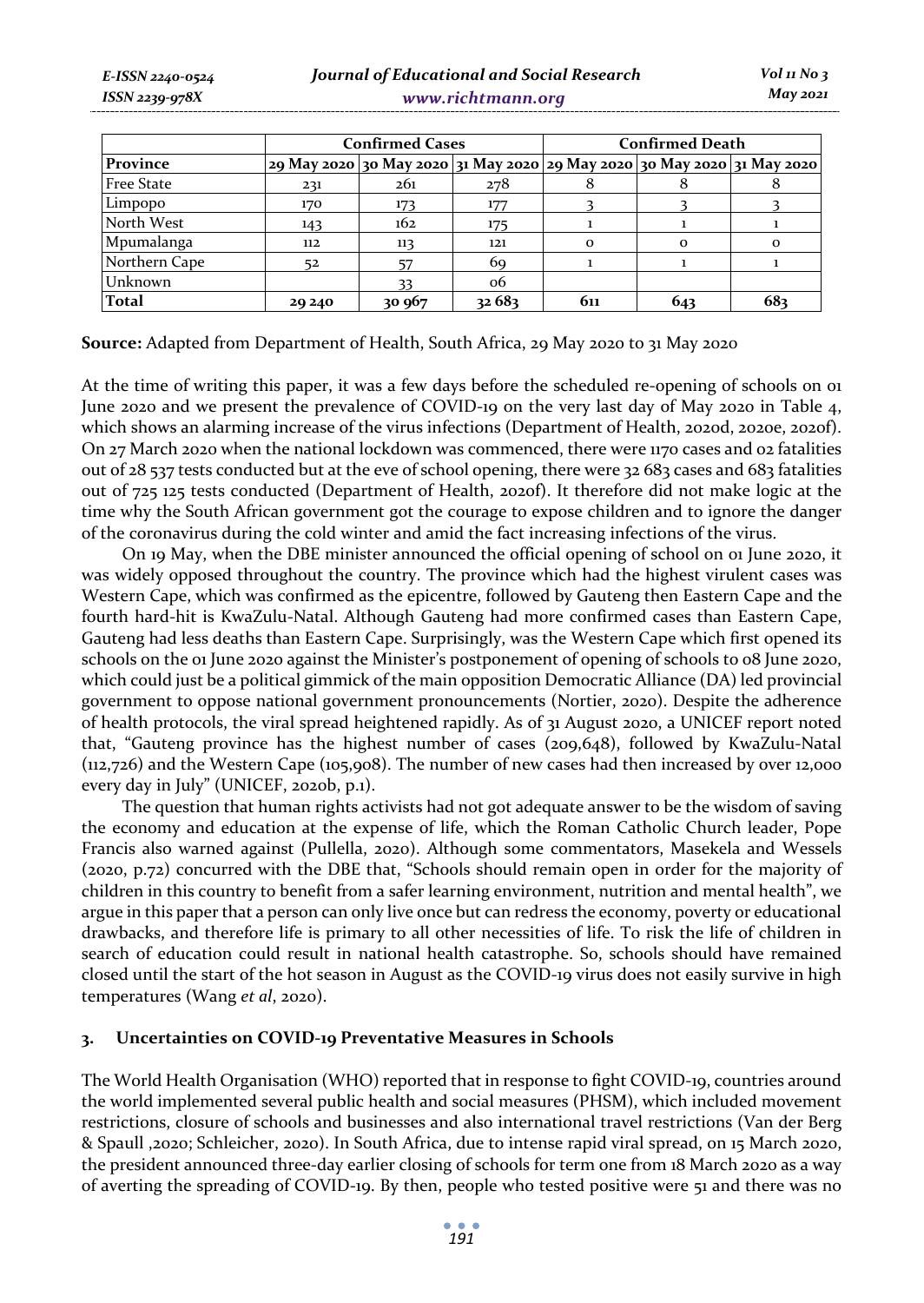| E-ISSN 2240-0524 | Journal of Educational and Social Research | $Vol$ 11 No 3 |
|------------------|--------------------------------------------|---------------|
| ISSN 2239-978X   | www.richtmann.org                          | May 2021      |

fatality (Republic of South Africa, 2020a). This was followed by a national lockdown on 27 March 2020, which enforced severe restrictions on travel and any movement, as people were forced to stay indoors. The national lockdown started when South Africa was sitting at 1170 COVID -19 confirmed cases and 02 deaths (Republic of South Africa, 2020b).

The question that we raise in this paper is why schools were opened without testing the confidence level of teachers and learners on all the above requirements. It was also irrational that while gatherings of more than 50 people at funerals and religious worship centres were not allowed in level 3 from 01 June, schools which attracted hundreds of learners, teachers and non-teaching staff were opened. While measures such as fumigation of schools and supply of personal protective equipment (PPE) was mandatory for any school to open its doors, many schools failed to open because of incapacity to secure adequate PPEs for only two grades (Joint Media Statement, 2020).

Regarding school safety, the South African Democratic Teachers Union (SADTU), National Professional Teachers' Organisation of South Africa, (NAPTOSA), National Teachers Union (NATU), Professional Educators Union (PEU) and the South African Onderwysunie (SAOU) presented their stance that the non-negotiable requirements should be met by the Minister of Basic Education before schools should re-open. These requirements include adequate sanitation, observance of social distancing inside the classrooms and on school yards, reduction of class sizes, provision of soap, sanitizers and masks, screening of learners, teachers and support personnel, social distancing in transportation of learners to and from schools and provision of psycho-social services (Molele & Tefu, 2020; Joint Media Statement, 2020). With such opposition from the teacher controlling unions on unavailability of PPEs, it was unwise for the DBE to demand schools to reopen without winning the absolute support and confidence of teacher unions for they determine the motivation of teachers.

## **4. DBE Minister`s Unjustified Reopening Schools**

The United Nations Educational, Scientific and Cultural Organization (UNESCO) reported that most governments' world-wide had temporarily closed educational institutions to combat the spread of the COVID-19 pandemic (Motala & Menon 2020). On 19 May 2020, South Africa was sitting at 17 200 confirmed cases and 312 death cases. Despite the high figures, the DBE minister announced the reopening of schools on the 01 of June 2020 in phased approach and the first groups were Grade 12 and Grade 7. However when asked on the guarantee of safety of the learners in schools, the minister contradicted herself by informing the nation that, "I cannot guarantee that every single pupil will be safe from contracting Covid-19 when grade 7s and 12s go back to school on June 1" (Mvumvu, 2020, p.1). This was like shifting the blame to school authorities should anything go wrong. This blame shift game took another dimension when some schools forced parents to sign indemnity forms in which they absolved schools should their children contract the virus (Phagane, 2020; WCED, 2020), which clearly showed lack of trust in the move to re-open schools by the DBE.

Despite the minister`s call to re-open schools and save the school year, teachers` unions discovered that this would cost life because PPEs for both staff and learners were not delivered by then. Most schools were not disinfected, and sanitation and water crisis still prevail in many schools especially those from rural areas (Joint Media Statement, 2020). Although we acknowledged the Right to Education, Section 29 as endorsed in the Constitution of the Republic of South Africa No 108 of 1996 and the South African Schools Act (SASA) No 84 of 1996, the right of children and teachers to life is to us a primary human right to that of education. It is only when one has life and security that the right to education can then be meaningfully pursued.

The whole of Africa is facing a situation of being overstretched by the COVID-19 pandemic in terms of capacity of health institutions, and South Africa is equally affected in this regard. It was therefore catastrophic at the time for South Africa to ignore comparing itself with other African countries with the false belief that it is better equipped and resourced when many schools could not open due to inadequate supply of PPEs (Joint Media Statement, 2020). This paper opposes South Africa`s justification of re-opening schools under COVID-19 pandemic with other SADC members,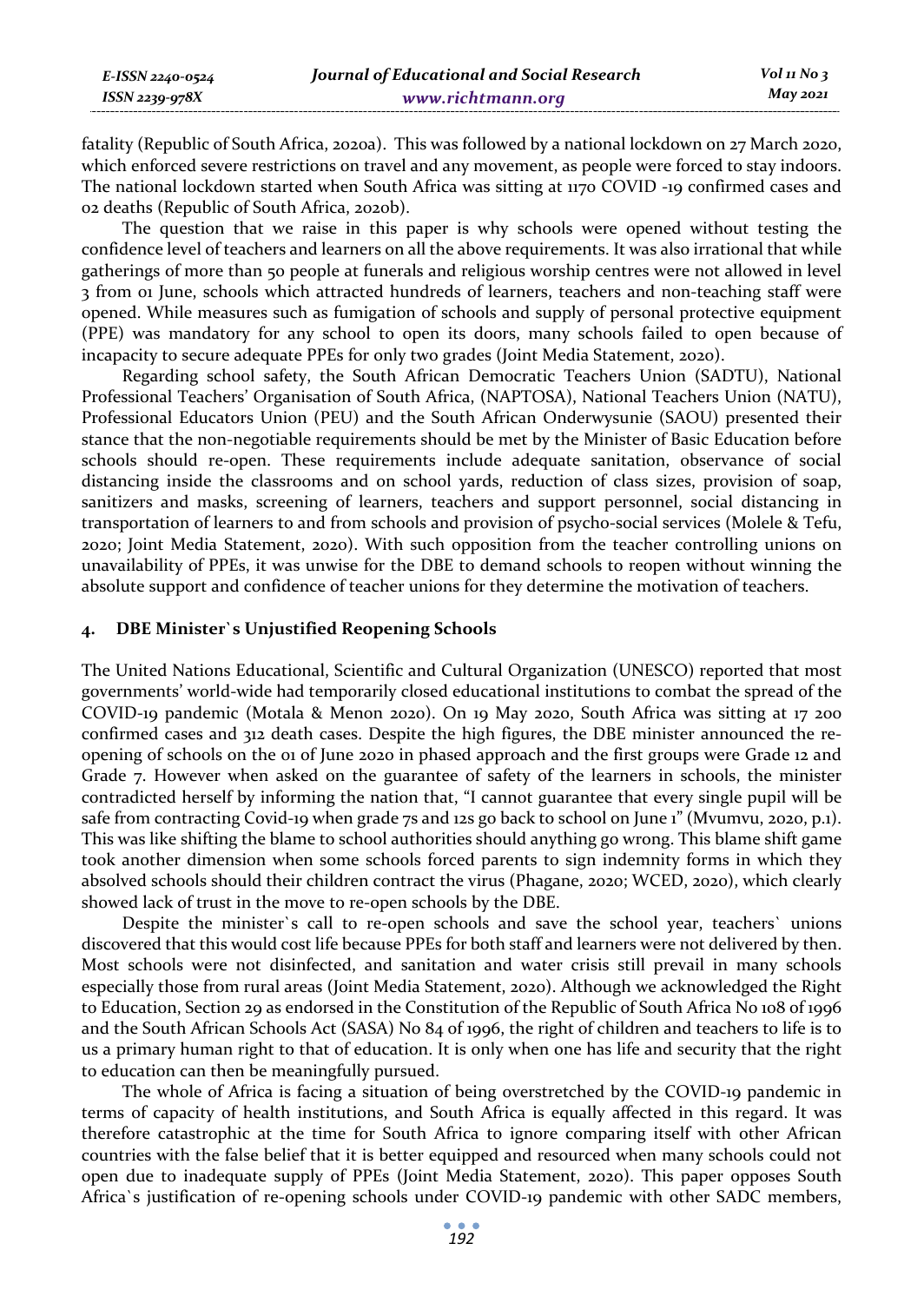African countries and international countries like the also hard-hit Egypt which had indefinitely delayed opening of basic education sector, while Kenya was the first African country to courageously declared that schools will open in 2021 (Rai, 2020).

### **5. Unattainable Social Distance Requirements for Schools**

Previous studies show that social distancing is crucial for preventing the spread of COVID-19 because the virus can transmit through coughing, sneezing and close contact (Khan, 2020; Ramrathan, 2020). The said studies further explain that people must maintain social distancing by keeping at least 1.5 meters in between. On 20 May 2020, Basic Education Director-General, announced guidelines to reduce the risk of coronavirus infection in schools. In the same vein, Director-General strongly accentuated the prerequisite of social distancing as the most effective way of combating the prevalence of COVID-19. He recommended limitation of movement of learners in classes, restricting clustering and sharing of desks, observing physical distance of 1, 5 meters and strictly one learner per desk. He outlined the department protocols which strongly limit hugging, handshaking, direct contact, assemblies, and large groups of learners including extra classes (Department of Basic Education, 2020).

The clear concern is that such stringent preventive measures of maintaining social distancing are unrealistic to children and in under-resourced schools where learners shared textbooks. Children by nature like to play together and share, to the extent that the public had already indicated that learners could share their face masks. Take for example Grade R who learn through play, they voluntarily love sharing, pushing, touching, patting, slapping, hugging and put mouth on the tap when they drink water. Their mental level cannot understand the principle of social distancing. Training the Grade R learners to adhere to social distance rules would take long time. On 18 April, City Press published a statement of the chief executive of SAOU which indicated that social distancing is not easy to implement in schools (Fengu, 2020, p.2). He indicated that, "*The most complex issues facing schools would be maintaining social distancing among pupils, particularly a concern with regards to Grades R to 3 where it would be impossible to implement the 1.5m social distancing"*.

With regard to carrying capacity, a normal classroom accommodates 40 learners, if social distance of 1, 5 metres is observed. A normal classroom can carry between 15 and 20 learners depending on the size of the desk. We observed that in most public schools, there is challenge of overcrowding which is caused by various factors including shortage of classrooms, shortage of teachers, shortage of furniture and sometimes institutional factors. Minister of Education reported that a total of 1577 schools were vandalised, and some were burnt with KwaZulu-Natal having 463 and Gauteng 336 respectively (Mvumvu, 2020). We noted that even if mobile classes could be provided, the carrying capacity of mobile class is less than a normal classroom. A mobile classroom can accommodate 10 to 15 learners when observing social distance. Based on the above clarification, we argue that the rule of social distancing in classroom is not achievable in many public schools due to inadequate infrastructure. Van der Berg and Spaull (2020, p.2) also concur that, "The DBE should acknowledge that it is not feasible for most South African schools to practice social distancing within the classroom".

Regarding learner transport, national COVID guidelines stipulate that social distance rule of  $1, 5$ metres between learners in the buses must be adhered (Department of Education, 2020). We noted that the preventive measure of managing distance between learners in the buses including taxis and bakkies (more especially in townships and villages) which were privately hired by parents, was unrealistic. This observation was reinforced by SADTU Limpopo province who complained that since most scholar transport was not contracted by the department but managed by private service providers would cause a high risk because drivers usually overload learners to make profits (SADTU Limpopo Province, 2020).

## **6. Unrealistic Preventive Expectations for Children**

As alluded earlier, the DBE outlined national COVID-19 guidelines on the deterrence of spread of COVID-19 in schools. On 20 May 2020, the department`s director-general called for adhering to social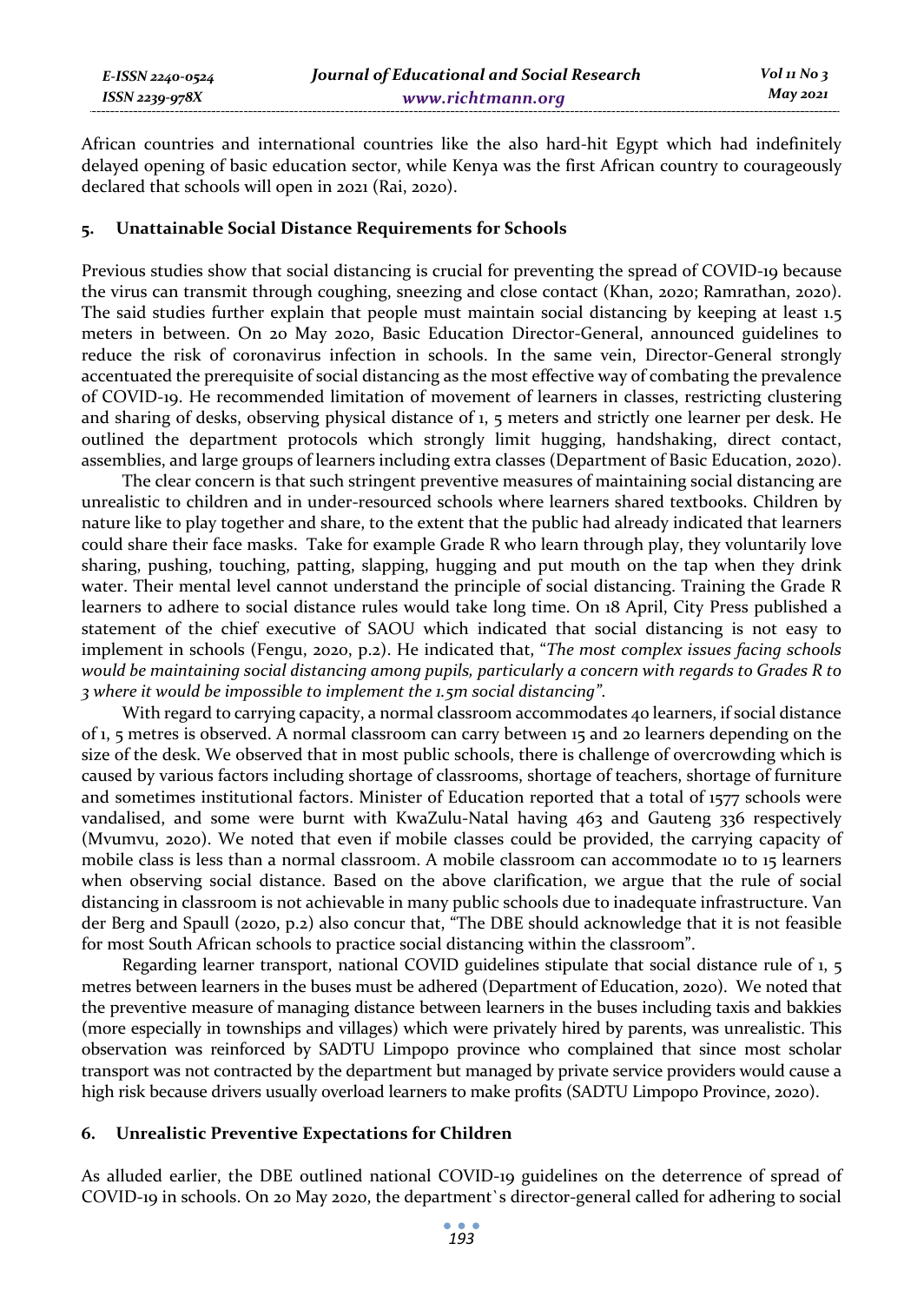distancing rules, compulsory wearing of cloth face masks throughout the school day by both learners and teachers, physical distancing in classrooms observing 1,5 meters and total avoidance of hugging, handshaking and direct contact (Department of Health, 2020b; UNICEF, 2020a). The basic principles to mitigate the viral spread were discussed and this paper reveals that some of the preventive measures expected for children were unrealistic.

Preventive measure seemly challenging to learners is wearing of cloth face masks. With special reference to Grade R learners, who are five years old to wear face cloth masks for over five hours from around 07:00 to12:00 when they started to travel back home. This preventative measure was unrealistic, it needed enough time for the kids to be trained from home which was difficult because the government hastily decided to re-open schools.

One health protocol which was unrealistic for most learners in South Africa was the acknowledgement by the education minister that there were 3 500 schools that faced critical water supply challenges country-wide, especially in rural areas (Department of Education, 2020). Teacher unions conducted their own survey of school principals` readiness to reopen schools and found that by 29 May 2020, water tanks which were promised by the department of water and sanitation were not yet delivered to schools (Joint Media Statement, 2020). On this issue, the Congress of South African Students (COSAS) in Limpopo threatened to close all schools in the province because 42 schools had not yet reopened by 25 June 2020 due to lack of readiness (Molefe, 2020). The under-readiness of most rural schools was also revealed by education expert, Professor Jonathan Jansen, who alluded that, "What the virus has done is expose the inequalities in school system because in the majority of schools there isn't bandwidth, there isn't a laptop" (King, 2020, p.1). On the same breath, Arndt et al, (2020) also concur that South African government has not managed to provide all public schools with basic infrastructure like running water, proper sanitation, electricity and safe toilet facilities in the past 25 years of democracy. This exposed the DBE in terms of the existing gap between policy pronouncements and implementation which caused a COVID-19 health catastrophe in schools (Geach, 2020; McLaughlin, 2020).

## **7. Realistic Risk of New Wave of COVID-19 Pandemic in Schools**

Following education minister`s advice, president Ramaphosa officially declared the re-opening of schools on the 01 June 2020. In his address, he pronounced that there were 22 583 confirmed cases and 429 South Africans had lost their lives (Republic of South Africa, 2020a; Department of Health, 2020c). The rise of COVID-19 cases in South Africa was projected by Dr Sheetal Silal, who estimated that there would be 30 000 confirmed cases and 475 of death cases by end of May with one million cases projected by June and July while 40 000 deaths were predicted by November (Child, 2020, Davis, 2020; Hunter, 2020). In accord, the president attested that the prevalence of the coronavirus infections would rapidly continue to rise in numbers, and it would get more intense before it subsides.

Based on the said projections, it is evident that reopening of schools while the spread of coronavirus is rising, is a negligent oversight by the government. Meanwhile on 30 April 2020, the Education Minister specified that the health and safety measures affected more than 12 million learners, 407 001 educators attached to 23 076 schools in the country (Department of Education, 2020). Based on these numbers, it is obvious that education is a big sector, if a learner or staff is infected, the viral spread would be transmitted to thousands of people within a day. SADTU expressed their dissatisfaction regarding the re-opening while the infections were at rife, "Schools are considered highrisk environments because of the number of pupils near one another. We cannot afford to lose lives. Corpses can neither be taught nor teach" (SADTU Media Statement, 2020, p.2). In the same vein, NAPTOSA executive member warned the government. He advised that, "There will be possible infections if a positive pupil attended school. The school may be contaminated and starts another ball game" (Fengu, 2020, p.5).

On the 18 of April 2020, Fengu (2020, p.2) reported a similar statement criticising the Department of Basic Education for re-opening the schools as raised by concerned parent who complained that: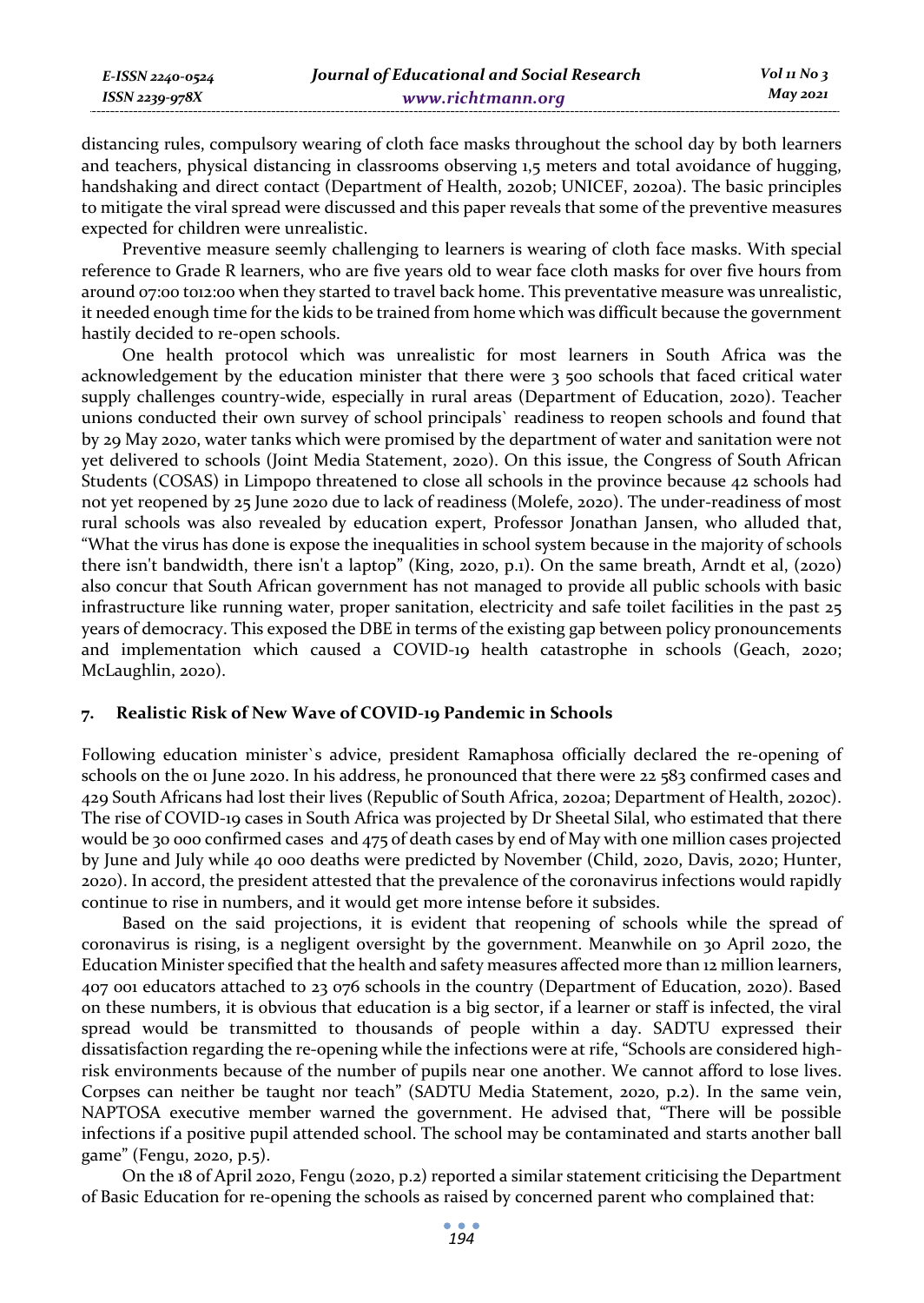*It was really shocking to hear about department's plan to re-open schools, is not making any sense. Schools must be the last place to open for mass gathering. No minister or union can stop the virus, if something bad happens, they will only apologies. Health is our wealth.* 

The national president announced the identified 12 coronavirus hotspots which were: Tshwane, Johannesburg, Ekurhuleni, Ethekwini, Nelson Mandela Bay, Buffalo City, Cape Town, West Coast, Overberg and Cape Winelands district municipalities, Chris Hani district in the Eastern Cape, and iLembe district in KwaZulu-Natal (Republic of South Africa, 2020). On 29 May 2020 another two hotspots were also identified; Mangaung metro in the Free State and Oliver Tambo district municipality in the Eastern Cape which resulted in South Africa having14 hotspots (Cowan, 2020). Western Cape was the worst-hit province and it was declared an epicentre which has more than half the total infections and deaths cases in the country, yet the government announced re-opening schools nation-wide including hotspots areas. There is no exception of re-opening schools based on statistics of COVID-19 and we therefore conclude that the decision was taken without considering the safety needs of children and could therefore be viewed as denying their right to safety and health.

Evidence of realistic risks in schools was reported two days before the schools re-open as the prevalence of infections amongst school staff members was confirmed by Western Cape Education MEC who indicated that "There are 32 schools and 37 school staff members who have been affected by Covid-19 in the Western Cape ahead of the schools reopening" (Mlamla, 2020, p.1). In addition, Gauteng provincial MEC for education also confirmed two COVID-19 cases amongst teachers and one principal (Njilo, 2020). From a human and child rights point of view, it was irrational and unjust for school children to be compelled to go to school in large numbers at the heightening period of the pandemic while adults were limited to 50 for funeral and church services.

On 08 May 2020, the president announced the release of 19 000 prisoners to combat the predominance of viral infections in prisons after some prisoners and staff tested positive (Republic of South Africa, 2020b). As alluded earlier, there were more than 12 million learners in South African schools, yet schools were re-opening while having millions of learners as compared to 19 000 prisoners who were adults. It was evident that the decision to re-open schools was taken at political level and not at humanitarian grounds. To us, there was no logic of decongesting churches, weddings, funerals and prisons as a mitigation measure against COVID-19 while moving to congest schools.

The risk of spreading the COVID-19 in schools was recorded in some countries like France which recorded new cases of coronavirus a week after re-opening schools. On 18 May 2020, the French minister of education announced that 70 learners were infected although schools were required to adhere to social distancing rules and children wearing masks and face shields (Perper, 2020). Another country which had transmission of the virus in schools was Finland where five new cases of COVID-19 infections were reported in schools only a week after re-opening (Daniels, 2020).

## **8. Reality of Resuscitation of Wave of COVID-19 Pandemic in Schools**

Despite the highest number of COVID-19 cases, South Africa reopened schools on 08 June 2020 after the teacher unions disputed the re-opening on the 01 of June 2020 due to the fact that most schools were not ready across the country, PPEs were not delivered for both teachers, support staff and returning Grade 7 and Grade 12 learners (Joint Media Statement, 2020). Few days after reopening of schools, the reality of viral spread in schools was consistent to our argument of realistic risks of reopening school amidst COVID-19 pandemic. Although health protocols were strictly adhered to and schools were disinfected, on 15 June 2020, seven days after re-opening of schools, Anadolu Agency released a shocking report. It was revealed that 98 teachers and 1,800 learners had tested positive COVID-19 in South African schools (Kavak, 2020). However, the basic education defended that revelation by indicating that those was not school infections, but it was community infections because both learners and teachers were infected before schools were reopened. Gauteng education MEC was quoted, "Since the re-opening of schools, there's no direct learner or single teacher that got the virus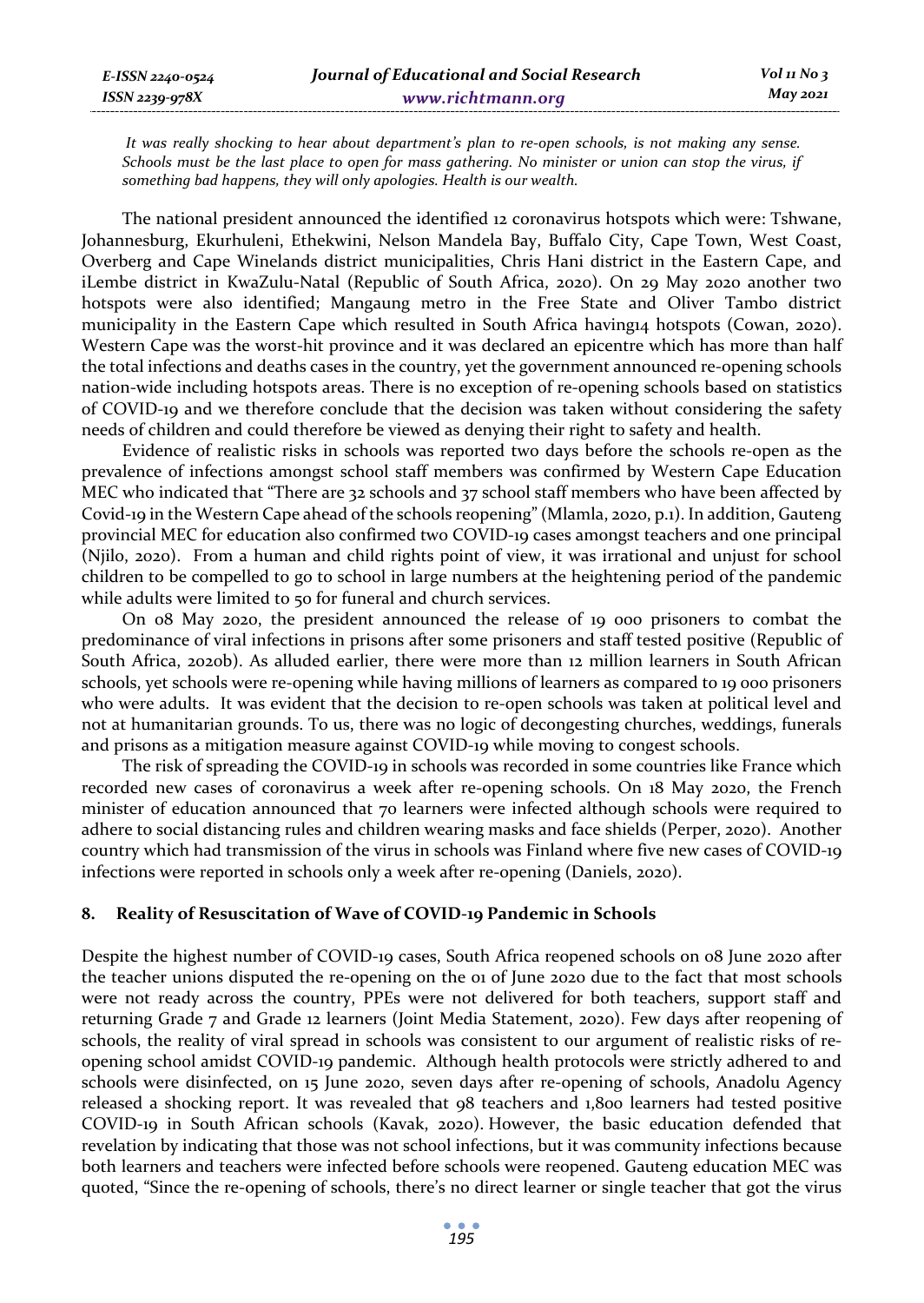*E-ISSN 2240-0524 ISSN 2239-978X*

from our school premises and that's a fact. All the people that tested positive are because our systems picked them up before them even arrived within the school premises" (Makhubele, 2020, p.2).

We argue that schools should have not been reopened before vaccine or specific antiviral treatment is available and the effectiveness of prevention measures are proven because at this stage, basically no one including scientists is acquainted with how calamitous the coronavirus is. To us, reopening of schools gives the impression that the DBE is ironically opening centres for gathering people to quickly spread the coronavirus hence positive learners surpassed 1500 (Kavak, 2020). Although other studies by Masekela and Wessels (2020) show that children are much less likely to acquire COVID-19 than adults, we cannot ignore that children can be asymptomatic (Bai et al., 2020; Mahaye, 2020). This is a clear indication that children, though with high recovery rate, can get infection and they can carry the virus from home to school and from school to their families.

Some media reports revealed an emergent trend in the prevalence of positive cases and fatalities of staff members due to coronavirus in schools. On the 15 of June 2020, seven days after reopening schools, South Africa was sitting at 70,038 confirmed cases and 1,480 fatalities including deaths of teachers across the country (Department of Health, 2020c). Press reports indicated that between 08 June and 15 June 2020 quite number of South African schools were closed due to infected learners, teachers and support staff (Evans, 2020; Kgosana, 2020; Nair, 2020; Nyoni, 2020; Zulu, 2020). On 19 June 2020, the Star News reported that in Western Cape province, which was the coronavirus epicentre, a total number of 160 schools were closed while Eastern Cape had 30, Gauteng had 52, KwaZulu- Natal had 28 and North West had 12 schools which were also closed (Mahamba, 2020).

As alluded to earlier, one UNICEF report showed that the number of new cases increased above 12,000 daily in July (UNICEF, 2020b, p.1). On 01 July 2020, the NICD Report noted that, "There was 230 children in South Africa admitted with Covid-19, 16 were admitted into Intensive Care Unit and six were ventilated at some point during admission. Three children aged between 0-9 have died from the virus" (Rall, 2020, p.2). On the same note, on 04 July 2020, WCED spokesperson was quoted, "Nineteen school staff died of Covid-19 in the province. No pupils' deaths had been reported" (Geach, 2020, p.1-2) meanwhile on 22 July 2020, the Education MEC revealed that, "379 pupils have tested positive for Covid-19 in the province since June 1, when the first grades returned to classes" (Tswanya, 2020, p.1). Whereas Gauteng education MEC was cited, "A total of 519 teachers and 151 learners have also tested positive for COVID-19 (Molele, 2020, p.1). On the other hand, Kwa Zulu-Natal premier asserted that, "139 teachers and 37 pupils in KwaZulu-Natal have been infected with Covid-19" (Rall, 2020). Meanwhile Sunday World also reported that there were 204 learners and hostel assistants who tested positive for COVID-19 at an Eastern Cape secondary school (Khumalo, 2020). All these press reports were clear indications that the reopening of schools brought a new wave of infections from schools.

In consistent with our argument which predicted the risk of reopening schools amid COVID-19 pandemic, the Public Servants Association (PSA) also advised the education minister to retract the decision to reopen schools were closing daily due to the increase of virus infection cases was becoming the norm in schools as well as the country at large, which was disruptive to academic progress, for which schools were reopened (Mahamba, 2020). Sharing the same sentiment, COSAS strongly called the DBE to close schools in Gauteng and Western Cape provinces due to high rate of COVID-19 confirmed cases in schools (Kgosana, 2020). Despite the concerns raised by various stakeholders, schools continued to operate amid COVID-19 pandemic, although UNICEF concerned that, "school attendance in all provinces is at a worrying low of 75% or below" (UNICEF, 2020b, p.1).

 Our argument is that schools should have not reopened when the viral infections were increasing at the very peak of the corona virus infection in South Africa and without availability of a cure or a WHO approved vaccine (Cirrincione et al., 2020; Kanyinda, 2020). We viewed the reopening of schools at the time as unstrategic because the DBE was warned by various education stakeholders such as teacher unions, school governing body associations, political parties, education experts and the South African Human Rights Commission (SAHRC). We noted that the escalating death toll had psychological effect on children so to reopen schools was depressing, discomforting, demoralising as well as demotivating to teachers, learners and parents (Geach, 2020). This is supported by the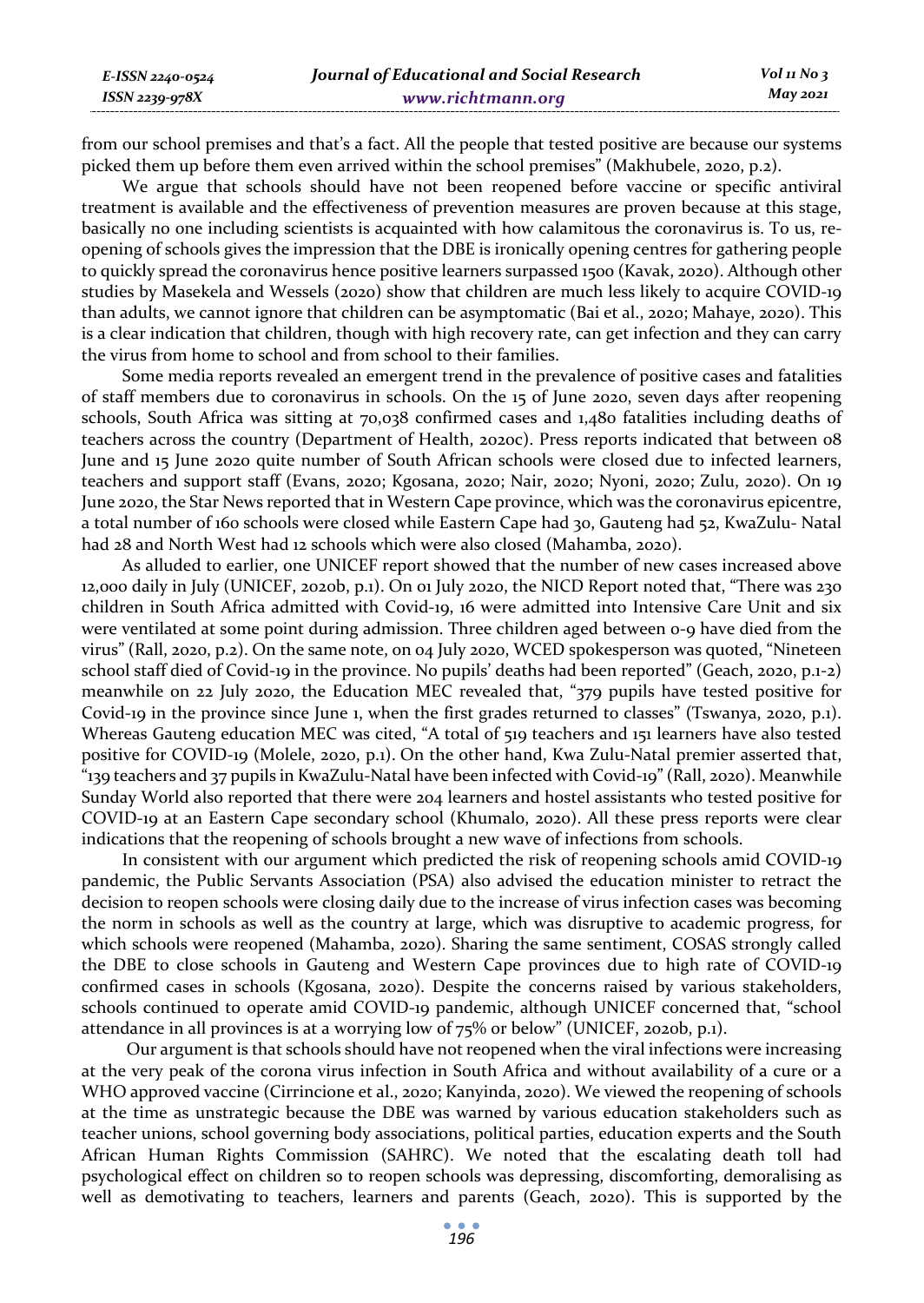*E-ISSN 2240-0524 ISSN 2239-978X*

observation that, "Pandemic fear is unnerving and mentally exhausting" (Caduff, 2020, p.15). We concluded that South Africa was playing as the heroine African country by reopening schools amidst COVID-19, yet it was the fifth highest worst-hit in the world at the time (Fleming, 2020; Magome, 2020).

## **9. Conclusion**

This paper concludes that it was an unrealistic consideration to reopen schools during lockdown level 3 in South Africa as it violated the constitutional rights of learners, educators and support staff to health and safety during the peak of the coronavirus infections in the country (Republic of South Africa, 1996a). The education system was incompetence in containing the spread of virus prior re-opening schools due to inadequate provision of necessities such as PPEs, clean water, teaching and cleaning staff (Joint Media Statement, 2020).

According to the South African Constitution, Bill of Rights Section 10 of Act No.108 of 1996, schools, as the custodians of children's fundamental rights, should guard against the violation of basic human rights such as the right to human dignity, which entails that everyone has inherent dignity who deserve to be respected and protected from any types of threats to life, as it is evident that COVID-19 was life threatening. The right to safe environment which according to Section 24 of the constitution extends the right for all citizens to environments which are not harmful to their well-being and health. We argue that under the coronavirus pandemic from March to August 2020, schools could be regarded as a threat to personal health because of their infrastructural, resource and personnel unpreparedness to deal with prevention of virus infections. South Africa, as a UN member state ratified the Convention on the Rights of the Child (CRC) of 1989 which mandate member states to safe-guarding children rights and to take all appropriate measures to ensure that the child is protected against all forms of violation of their rights (UNCRC, 1989). Further, the South African Children's Act states that "In all matters concerning the care, protection and well-being of a child the standard that the child's best interest is of paramount importance, must be applied" (Children Act, 2005, p.34)

Instead of trying to save the curriculum in vein, South Africa might have risked failing to save both the curriculum and life. We therefore recommend that schools should have remained closed or the DBE should have opened only the Grade 12 and 7 learners could be allowed to complete their high and primary school respectively, in order to give room for progression in 2021. With Grade 12 class of 2020 going out of the system, all other grades can be progressed into the next grade to allay the fear that the 2021 school calendar would be disrupted.

## **References**

- Andersen, K.G., Rambaut, A., Lipkin, W.I., Holmes, E.C. & Garry, R.F. (2020). The proximal origin of SARS-CoV-2.*Nature Medicine,* 26, 450–52.[Online]Available: Doi:10.1038/s41591-020-0820-9.
- Arndt, C., Davies, R., Gabriel, S., Harris, L., Makrelov, K., Modise, B., Robinson, S., Simbanegavi, W., Van Seventer, D & Anderson, L. (2020). *Impact of Covid-19 on the South African economy: An initial analysis*. SA-TIED Working Paper 111 | April 2020. WIDER / National Treasury: Pretoria. [Online] Available: https://satied.wider.unu.edu/sites/default/files/pdf/SA-TIED-WP-111.
- Bai, Y., Yao, L., Wei, T., Tian, F., Jin, D.Y., Chen, L. & Wang, M. (2020). Presumed Asymptomatic Carrier Transmission of COVID-19. *Journal of American Medicine Association*, 323(14), 1406-07. [Online] Available*:* Doi:10.1001/jama.2020.2565
- Caduff, C. (2020). *What Went Wrong Corona and the World after the Full Stop*? King's College London, Paper accepted for publication in Medical Anthropology Quarterly. Accepted 15 May 2020. [Online] Available: https://doi.org/10.1111/maq.12599.
- Child, K. (2020). More than 40,000 deaths predicted: behind SA's Covid-19 models. *Business Live,* 20 May, 1-3. [Online] Available: https://www.businesslive.co.za/fm/features/more-than-40000-deaths-predicted-behindsas-covid-19-models/ (May, 20, 2020).
- Children`s Act. (2005). "*Act No. 38 of 2005*". Pretoria: Government Printer.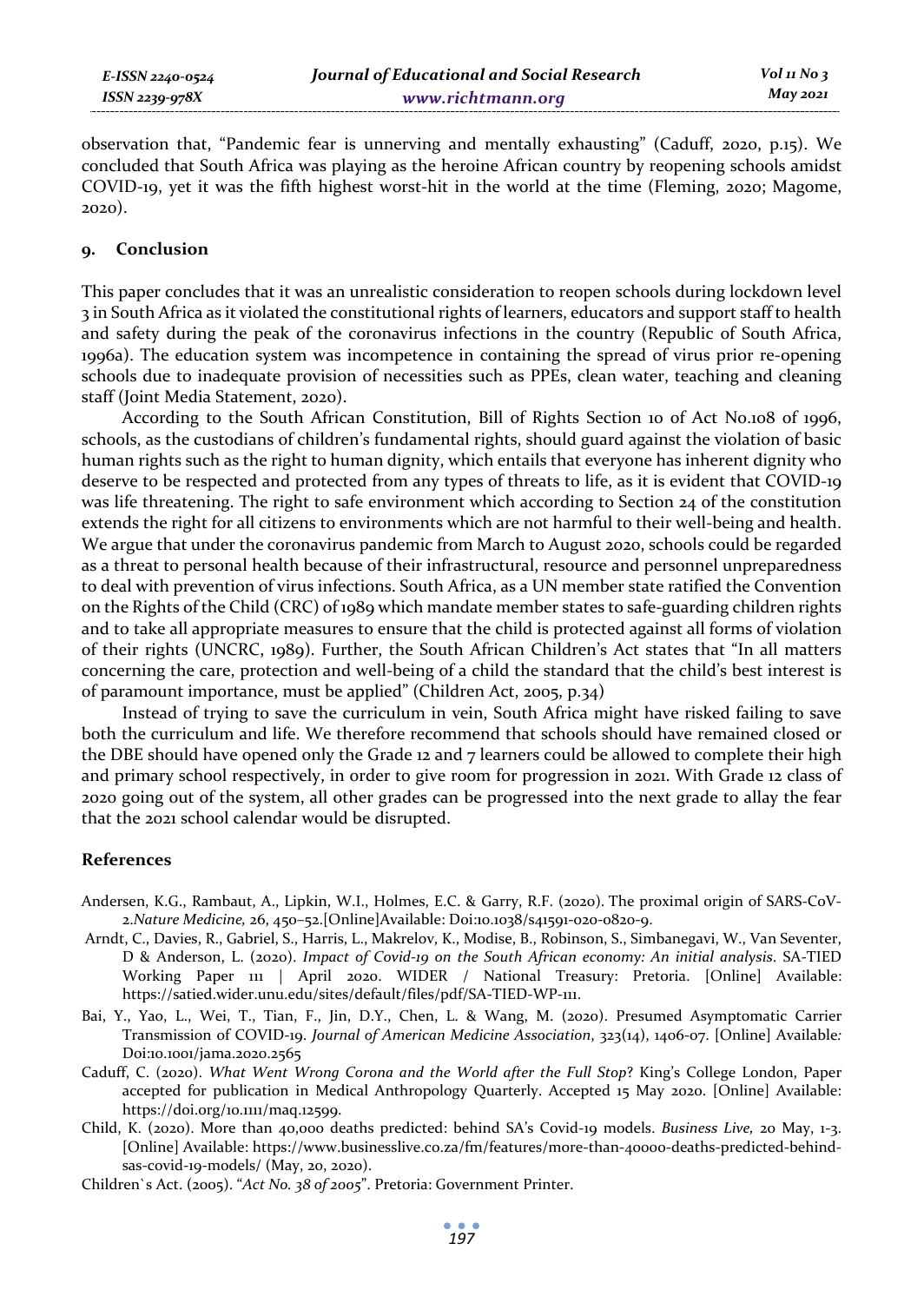Cirrincione, L., Plescia, F., Caterina Ledda, C., Rapisarda, V., Martorana, D., Moldovan, R.E., Theodoridou, K. & Cannizzaro, E. (2020). COVID-19 Pandemic: Prevention and Protection Measures to Be Adopted at the Workplace. *Sustainability*, 12, 1-18. [Online] Available: Doi:10.3390/su12093603.

Cowan, K. (2020). South Africa's 14 Covid-19 hotspots – and the areas emerging as new hotspots. *News24*, 29 May, 1- 6. [Online] Available: https://www.news24.com/news24/SouthAfrica/Investigations/sas-14-covid-19 hotspots-and-the-areas-emerging-as-new-hotspots (May 29, 2020).

Daniels, L. (2020). Reopening of schools during Covid-19: How other countries have fared. *New Politics*, 20 May, 1- 6. [Online] Available: https://www. iol.co.za/news/politics/reopening-of-schools-during-covid-19-howother-countries-have-fared-48212849/ (May 20, 2020).

- Davis, R. (2020). Latest Covid-19 projections suggest SA cases could total three million. *Daily Maverick,* 12 June, 1- 10. [Online] Available: https://www.dailymaverick.co.za/article/-latest-covid-19-projections-suggest-sacases-could-total-three-million/ (May 22, 2020).
- Department of Basic Education. (2020). *Basic Education Gazette for reopening of schools*. Government Gazette, 659, May 29, No. 43372.

Department of Health. (2020a). *Statement on the Cabinet meeting of 11 March 2020.* Cape Town, 11 March 2020.

Department of Health. (2020b). *Presentation to the National Command Council: Easing the Lockdown.* Pretoria, 19 May 2020.

Department of Health. (2020c). *Minister of Health Media Release: Update on COVID-19.* Pretoria, 24 May 2020.

Department of Health. (2020d). *Minister of Health Media Release: Update on COVID-19.* Pretoria, 29 May 2020.

Department of Health. (2020e). *Minister of Health Media Release: Update on COVID-19.* Pretoria, 30 May 2020.

Department of Health. (2020f). *Minister of Health Media Release: Update on COVID-19.* Pretoria, 31 May 2020.

- European Centre for Disease Prevention and Control. (2020). *COVID-19 Situation Update Worldwide.* Europe, 27 May. [Online]Available:https://www.ecdc.europa.eu/en/geographical-distribution-2019-ncov-cases/ (May 27, 2020).
- Evans, J. (2020). 98 teachers in Western Cape positive for Covid-19, as 16 schools close. *News24*, 11 June, 1-2. [Online]Available:https://www.news24.com/news24/southafrica/news/98-teachers-in-western-capepositive-for-covid-19-as-16-schools-close/ ( June 11, 2020).
- Felman, A. (2020). What to know about pandemics? *Medical News Today*, 30 March, 1-10. [Online] Available: https://www.medicalnewstoday.com/articles/148945 1/ (March 30, 2020).
- Fengu, M. (2020). Plan to reopen schools after lockdown takes shape, but some parents, teacher unions don't think it's a good idea. *City Press*, 18 April, 1-4. [Online] Available: https://www.news24.com/citypress/news/planto-reopen-schools-after-lockdown-takes-shape-but-some-parents-teacher-unions-dont-think-its-a-good-i… 1/1/ (April 18, 2020).
- Fleming, L. (2020). Coronavirus: South Africa cases pass half million mark. *BBC News*, 2 August, 1-10. [Online] Available: https://www.bbc.com/news/world-africa-53625789/ (August 2, 2020).
- Geach, C. (2020). Educators 'not coping with stress' as 19 school staff die of Covid-19 in Western. *Argus News*, 4 July, 1-8. [Online] Available: https://www.iol.co.za/weekend-argus/news/educators-not-coping-with-stress-as-19 school-staff-die-of-covid-19-in-western-cape-50387182/ ( July 4, 2020).
- Guo, Y.; Cao, Q.; Hong, Z.; Tan, Y.; Chen, S.; Jin, H.; Tan, K.; Wang, D. (2020). The origin, transmission and clinical therapies on coronavirus disease 2019 (COVID-19) outbreak - an update on the status. *Military Medical Research*, 7(1), 1-41. [Online] Available: Doi: 10.1186/s40779-020-00240-0.
- Huang, C., Wang, Y., Li, X., Ren, L., Zhao, J., Hu, Y. (2020). Clinical features of patients infected with 2019 novel coronavirus in Wuhan, China. *Lancet*, 395, 497–506. [Online] Available: Doi: https//doi.org/10.1016/S0140- 6736(20)30183-5.
- Hunter, Q. (2020). Grim Covid-19 projections for SA: 40 000 deaths, 1 million infections and a dire shortage of ICU beds. *News24*, 19 May, 1-6. [Online]Available: https://www.news24.com/SouthAfrica/News/ (May 19, 2020)
- Jacobs, K. (2020). Several children being treated for COVID-19 at Red Cross Hospital. *Cape TownEtc*, 4 June, 1-2. [Online] Available: https://www.capetownetc.com/news/several-children-being-treated-for-covid-19-at-redcross-hospital/ (June 4, 2020).
- Jin, Y.H., Cai, L., Cheng, Z.S., Cheng, H., Deng, T., Fan, Y.P. (2020). A rapid advice guideline for the diagnosis and treatment of 2019 novel coronavirus (2019-nCoV) infected pneumonia (standard version). *Military Medical Research*, 7(4), 1-23. [Online] Available: Doi: https://doi.org/10.1186/s40779-020-0233-6.
- Joint Media Statement. (2020). *Joint Media Statement on the Consultations by the Minister of Basic Education with the Trade Unions on the Reopening of the Pre-schools and Schools.* 12 May 2020.
- Kanyinda, J., N., M. (2020). Coronavirus (COVID-19): A protocol for prevention and treatment. *European Journal of Medical and Health Sciences,* 2(3), 1-4. [Online] Available: Doi: 10.24018/ejmed.2020.2.3.340.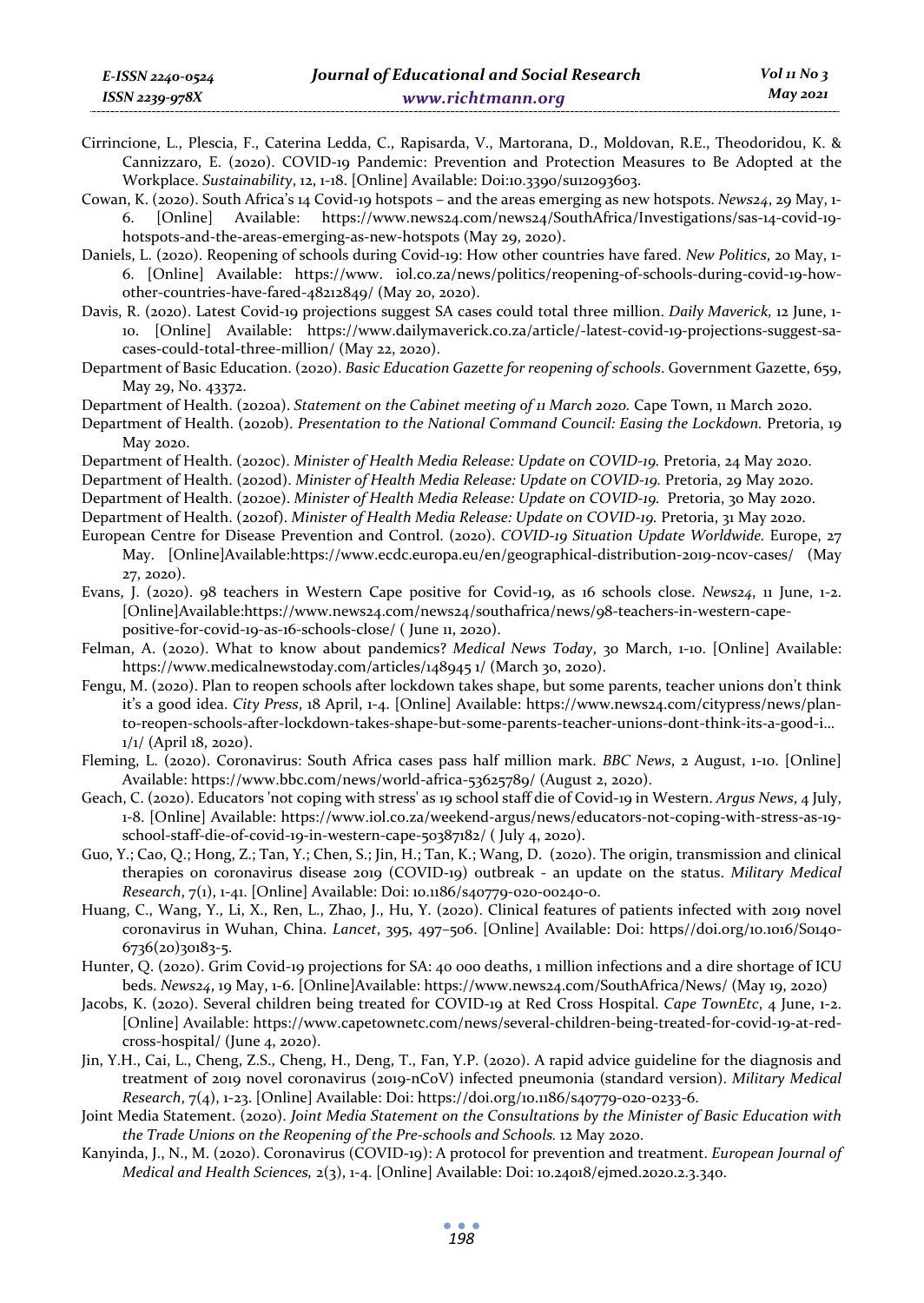- Kavak, G. (2020). South Africa: 1,800 students infected by COVID-19 Provincial education minister says reopening of schools has not spiked new cases. *Anadolu Agency*, 15 June, 1-2. [Online] Available: https://www.aa.com.tr/en/africa/south-africa-1-800-students-infected-by-covid-19/1878145/ (June 15, 2020).
- Kgosana, R. (2020). Cosas threatens to shut down schools in the Western Cape and Gauteng due to Covid-19. *The Citizen*, 15 June, 1-5. [Online] Available: https://citizen.co.za/news/covid-19/2302696/cosas-threatens-toshut-down-schools-in-the-western-cape-and-gauteng-due-to-covid-19/(June 15, 2020).
- Khan, T.M. (2020). Preventive and Control Measures of COVID-19 Patients: A Review. *Bangladesh Journal of Infectious Diseases*, 7(1), 41-4. [Online] Available: https://doi.org/10.3329/bjid.v7i0.46800
- Khumalo, K. (2020). 204 learners test positive for COVID-19 at an Eastern Cape School. *Sunday World*, 23 June, 1-4. [Online] Available: https://sundayworld.co.za/breaking-news/204-learners-test-positive-for-covid-19-at-aneastern-cape-school/(June 23, 2020).
- King, S.J. (2020). You can't swap a teacher for home schooling, that's nonsense' Jonathan Jansen. *Cape Talk*, 14 April, 1-4. [Online] Available: https://www.capetalk.co.za/ (April 14, 2020).
- Magome, M. (2020). Concern over rapid rise in COVID-19 cases in South Africa. *Medical Press*, 21 July, 1-3. [Online] Available: https://www.wrbl.com/news/international/concern-over-rapid-rise-in-covid-19-cases-in-southafrica/(July 21, 2020).
- Mahamba, C. (2020). Covid-19 shuts more Gauteng schools as pupils, teachers test positive. *The Star News*, 19 June, 1-7. [Online] Available: https://www.iol.co.za/the-star/news/covid-19-shuts-more-gauteng-schools-aspupils-teachers-test-positive-49600864/(June 19, 2020).
- Mahaye, N.E. (2020). The Impact of COVID-19 Pandemic on Education: Navigating Forward the Pedagogy of Blended Learning. *ResearchGate*, 1-24. [Online] Available: https://www.researchgate.net/publication/340899662
- Makhubele, W. (2020). No teacher, learner infected with COVID-19 in Gauteng public schools since reopening: Lesufi. *SABC News*, 14 June, 1-3. [Online] Available: https://www.sabcnews.com/sabcnews/no-teacherlearner-infected-with-covid-19-in-gauteng-public-schools-since-reopening-lesufi/(June 14, 2020).
- Masekela, R. & A J Wessels, A.J. (2020). Controversies and challenges with COVID-19 in children: Why are they less susceptible and should they be at home rather than in school? *African Journal of Thoracic Critical Care Medicine 2020*; 26(3), 72-3. [Online] Available: https://doi. org/10.7196/AJTCCM.2020. v 26i3.114
- McLaughlin, K. (2020). At least 5 teachers have died from COVID-19 since the school year began. Here are their stories. *Insider*, 15 September, 1-26. [Online] Available: https://www.insider.com/teachers-who-died-covid-19 school-year-2020-9/(September 15, 2020).
- Mlamla, S. (2020). 32 Schools in the Western Cape are affected by COVID-19 cases. *Cape Argus*, 29 May, 1-6. [Online] Available: https://www.iol.co.za/capeargus/news/ (May 29, 2020).
- Molefe, R. (2020). Student body threatens Limpopo school shutdown amid Covid-19 concerns. *News24*, 25 June, 1- 6. [Online]Available:https://www.news24.com/news24/southafrica/news/student-body-threatens-limpoposchool-shutdown-amid-covid-19-concerns/ (June 25, 2020).
- Molele, C. (2020). Lesufi: 519 Teachers, 151 Learners Tested Positive For COVID-19 In Gauteng. *Inside Education*, 6 July, 1-5. [Online]Available: https://insideeducation.co.za/2020/07/06/lesufi-519-teachers-151-learners-testedpositive-for-covid-19-in-gauteng/(July 6, 2020).
- Molele, C. & Tefu, N. (2020). COVID-19 Crisis: DBE Announces Phased Re-Opening of Schools for Matrics and Grade 7 Learners. *Inside Education*, 29 April, 1-4. [Online] Available: https://insideeducation.co.za/ (April 29, 2020).
- Motala, S & Menon, K. (2020). In search of the 'new normal': Reflections on teaching and learning during Covid-19 in a South African university. *Southern African Review of Education*, 26(1),88–91. [Online] Available: https://www.researchgate.net/publication/343501284.
- Mvumvu, Z. (2020). I can't guarantee that nobody will die Angie Motshekga on reopening schools. *Sowetanliv*e, 19 May, 1-2. [Online] Available: https://www.sowetanlive.co.za/news/south-africa/ (May 19, 2020).
- Mvumvu, Z. (2020). More than 1,500 schools hit by vandalism, theft during lockdown. *Timeslive*, 19 May, 1-3. [Online] Available: https://www.timeslive.co.za/news/south-africa/2020-05-19-more-than-1500-schools-hit-byvandalism-theft-during-lockdown/(May 19, 2020).
- Nair, N. (2020). More KZN schools with Covid-19 cases suspend classes. *Herald Live*, 25 June, 1-4. [Online] Available: https://www.timeslive.co.za/news/south-africa/2020-06-25-more-kzn-schools-with-covid-19-cases-suspendclasses/(June 26, 2020).
- Ndebele, L. (2020). Zim Minister's bizarre coronavirus claim: It's to punish the West for sanctions. *Timeslive*, 16 March, 1-2. [Online] Available: https://www.timeslive.co.za/news/africa/ (March 16, 2020).
- Njilo, N. (2020). Four confirmed Covid-19 cases in Gauteng schools doctors, nurses to be deployed until next year. *Timeslive*, 29 May, 1-2. [Online] Available: https://www.timeslive.co.za/news/south-africa/ (May 29, 2020).
- Nortier, C. (2020). Western Cape defends decision to reopen schools while minister apologises for postponement. *Daily Maverick*, 2 June, 1-11. [Online] Available: https://www.dailymaverick.co.za/article/ (June 02, 2020).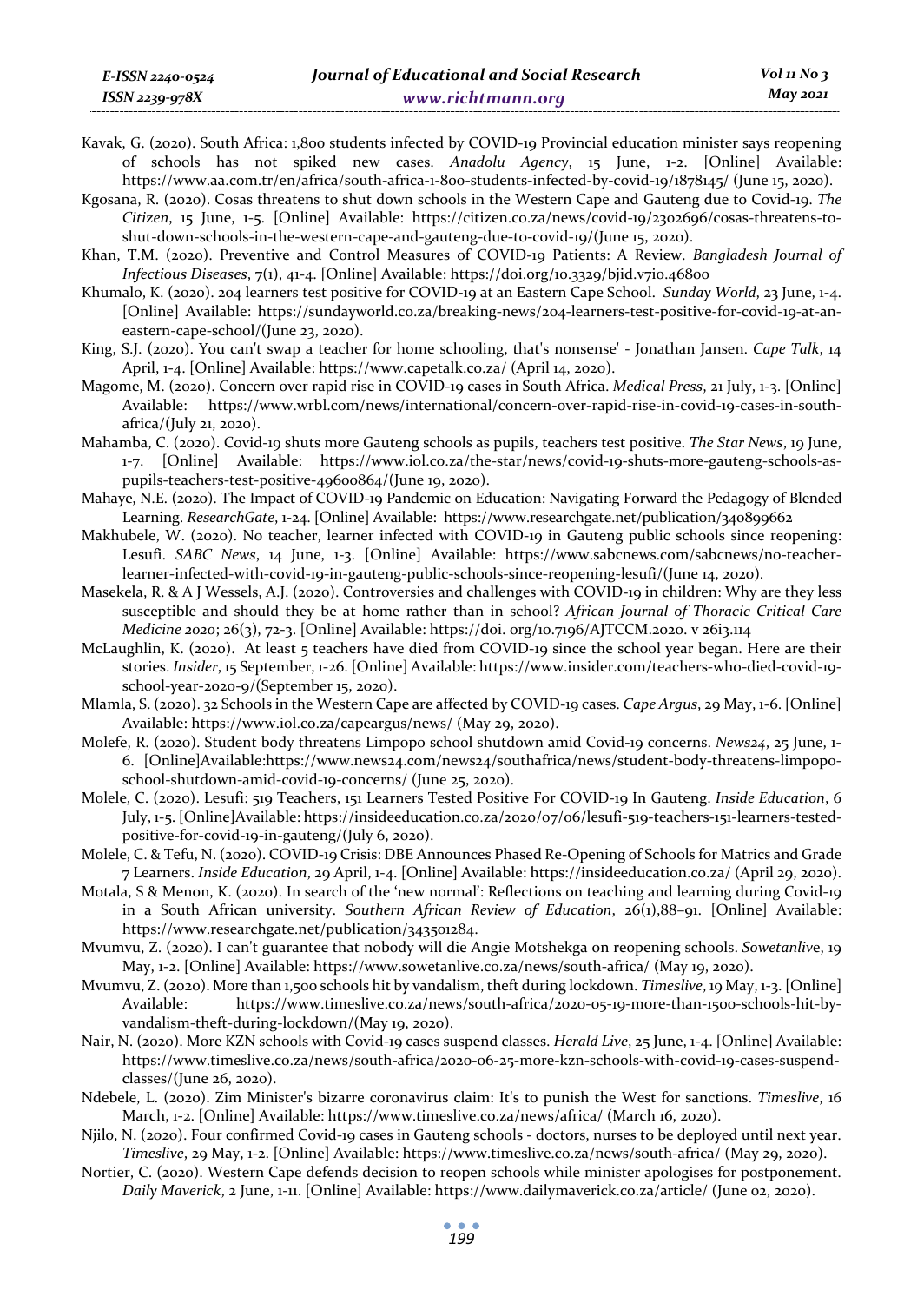- Nyoni, K. (2020). Limpopo verifying number of schools currently closed due to COVID-19 infections. *SABC News*, 8 July, 1-3. [Online]Available:https://www.sabcnews.com/sabcnews/limpopo-verifying-number-of-schoolscurrently-closed-due-to-covid-19-infections/(July 8, 2020).
- Parle, J. (2019). In a Time of Plague: Memories of the 'Spanish' Flu Epidemic of 1918 in South Africa. *South African Medical Journal,* 109 (5), 293-294. [Online] Available: https://www.researchgate.net/publication/333680193 (May 15, 2019).
- Perper, R. (2020). France reports 70 new coronavirus cases in schools a week after reopening. *Business Insider US*, 19 May, 1-3. [Online] Available: https://www.businessinsider.co.za/(May 19, 2020).
- Phagane, T. (2020). Parents anxious about children contracting COVID-19 in schools. *SABC News,* 3 June, 1-3. [Online] Available: https://www.sabcnews.com/sabcnews/parents-anxious-about-children-contractingcovid-19-in-schools/(June 3, 2020).
- Pullella, P. (2020). Coronavirus: Don't celebrate victory over virus too soon, Pope warns Italians. *Independent*, 8 June, 1-5. [Online] Available: https://www.independent.co.uk/news/world/europe/ (June 08, 2020).
- Rai, A. (2020). Kenya declares school year 'lost', classes back in 2021. *Hindustantimes*, 7 July, 1-2. [Online] Available: https://www.hindustantimes.com/world-news/ (July 07, 2020).
- Rall, S.A. (2020). Children less likely to die from Covid-19, NICD report confirms. *IOL*, 1 July, 1-7. [Online] Available: https://www.iol.co.za/news/south-africa/children-less-likely-to-die-from-covid-19-nicd-report-confirms-50237212/(July 1, 2020).
- Rall, S.A. (2020). 139 teachers, 37 pupils in KZN test positive for coronavirus. *The Mercury*, 29 June, 1-3. [Online] Available: https://www.iol.co.za/mercury/news/139-teachers-37-pupils-in-kzn-test-positive-for-coronavirus-50114281/ (June 29, 2020).
- Ramrathan, L. (2020). School curriculum in South Africa in the Covid-19 context: An opportunity for education for relevance. *Springer,* 1-10*.* [Online] Available: https://doi.org/10.1007/s11125-020-09490-1
- Republic of South Africa. (2020a). *Statement by President Cyril Ramaphosa on Measures to Combat COVID-19 Epidemic.* Union Buildings, Tshwane, 15 March 2020.
- Republic of South Africa. (2020b). *Statement by President Cyril Ramaphosa on Escalation of Measures to Combat Covid-19 Epidemic.* Union Buildings, Tshwane, 23 March 2020.
- Republic of South Africa. (1996a). *The Constitution of South Africa Act No. 108 of 1996.* Pretoria: Government Printer. Republic of South Africa. (1996b). *South African Schools Act No. 84 of 1996.* Pretoria: Government Printer.
- Schleicher, A. (2020). *The impact of COVID-19 on education: insights from Education at a Glance 2020.* OECD, Paris, 4 November 2020. [Online] Available: https://www.oecd.org/education/the-impact-of-covid-19-oneducation-insights-education-at-a-glance-2020. /(November 4, 2020).
- Singh, O. (2020). Grade R girl tests positive: Richards Bay school in lockdown. Timeslive, 16 March, 1-2. [Online] Available: https://www.timeslive.co.za/ (March 16, 2020).
- Shaban, A. R. A. (2020). Coronavirus in Africa: 119,454 cases; 3,592 deaths; 48,607 recoveries. *Africanews*, 27 May, 1- 6. [Online] Available: https://www.africanews.com/ (May 27, 2020).
- Shereen, M.A., Khan, S., Kazmi, A., Bashir, N., & Siddique, R. (2020). COVID-19 infection: Origin, transmission, and characteristics of human coronaviruses. *Journal of Advanced Research*, 24, 91-98. [Online] Available: https://doi.org/10.1016/j-jare.2020.03.005.
- South African Democratic Teachers` Union. (2020). *SADTU Media Statement on the State of Readiness to open Schools*. 8 May 2020.
- South African Democratic Teachers` Union, Limpopo Province. (2020). SADTU Limpopo Province Media Statement on the Re-Opening of Schools. 23 May 2020.
- Spaull, N. & Van der Berg, S. (2020). *Counting the Cost: COVID-19 school closures in South Africa & its impacts on children.* Research on Socioeconomic Policy (RESEP*).* Stellenbosch University. Stellenbosch. [Online] Available: Doi: https://doi.org/10.4102/sajce.v10i1.924.
- Tornali, C., Vecchio, FAG. & Vecchio, I. (2020). Spanish Flu and Covid-19: Historical Correlations and Bioethical Implications. *Journal of Clinical Research & Bioethics*, 11(3), 1-4. [Online] Available: Doi: 10.35248/2155- 9627.20.11.352.
- Tsoucalas, G., Kousoulis, A. & Sgantzos, M. (2016). The 1918 Spanish Flu Pandemic, the Origins of the H1N1-virus Strain, a Glance in History. *European Journal of Clinical and Biomedical Sciences,* 2(4), 23-8. [Online] Available: Doi: 10.11648/j.ejcbs.20160204.1.
- Tswanya, Y. (2020). 379 pupils test positive for Covid-19 in Western Cape. *Cape Times*, 22 July, 1-7. [Online] Available: https://www.iol.co.za/capetimes/news/379-pupils-test-positive-for-covid-19-in-western-cape-67863c91-0abe-4bb1-97a4-8d932cda0e99/ (July 22, 2020).
- UNESCO. (2020). *From Sub-regional to a Continental Response Strategy in Support of more Resilient and Responsive Education Systems in Africa COVID-19 (C-19).* April-June 2020.